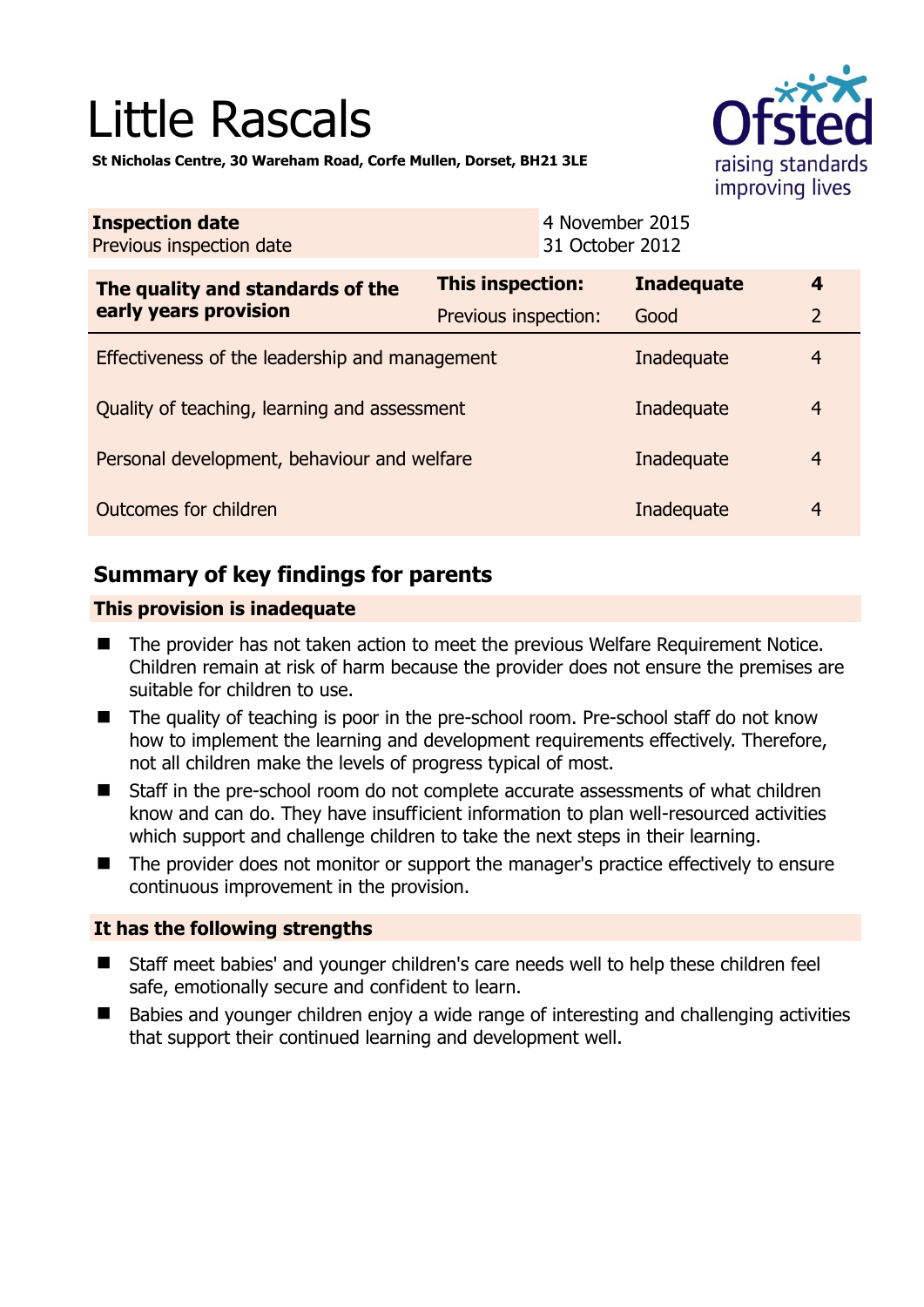# **What the setting needs to do to improve further**

#### **The provision is inadequate and Ofsted intends to take enforcement action**

We will issue a Welfare Requirements Notice requiring the provider to:

|                                                                                                                                                                                                    | <b>Due Date</b> |
|----------------------------------------------------------------------------------------------------------------------------------------------------------------------------------------------------|-----------------|
| take all reasonable steps to ensure staff and children are not<br>exposed to risks and demonstrate how the risks are being<br>managed, with particular regard to the safety of electrical fittings | 13/11/2015      |
| ensure the premises are fit for purpose, and lit appropriately for<br>the activities provided                                                                                                      | 13/11/2015      |
| ensure all staff, including the manager, receive effective<br>supervision and support to foster a culture of mutual support,<br>teamwork and continuous improvement.                               | 13/11/2015      |

## **To meet the requirements of the Early Years Foundation Stage the provider must:**

|                |                                                                                                                                                                                                       | <b>Due Date</b> |
|----------------|-------------------------------------------------------------------------------------------------------------------------------------------------------------------------------------------------------|-----------------|
| $\blacksquare$ | improve the quality of teaching to ensure all children receive the<br>support they need to learn and develop effectively                                                                              | 13/11/2015      |
| $\blacksquare$ | use assessment of children's learning to plan and provide well-<br>resourced activities and challenging experiences to meet children's<br>individual needs and promote their next steps for learning. | 13/11/2015      |

#### **Inspection activities**

- This inspection was carried out following concerns received by Ofsted.
- The inspector observed the quality of teaching and the impact on children's learning.
- The inspector held discussions with the manager, and spoke with children and staff at appropriate times throughout the inspection.
- The inspector sampled a range of documentation, including children's learning records and staff suitability checks.
- The inspector conducted a joint observation with the manager.

#### **Inspector**

Michelle Tuck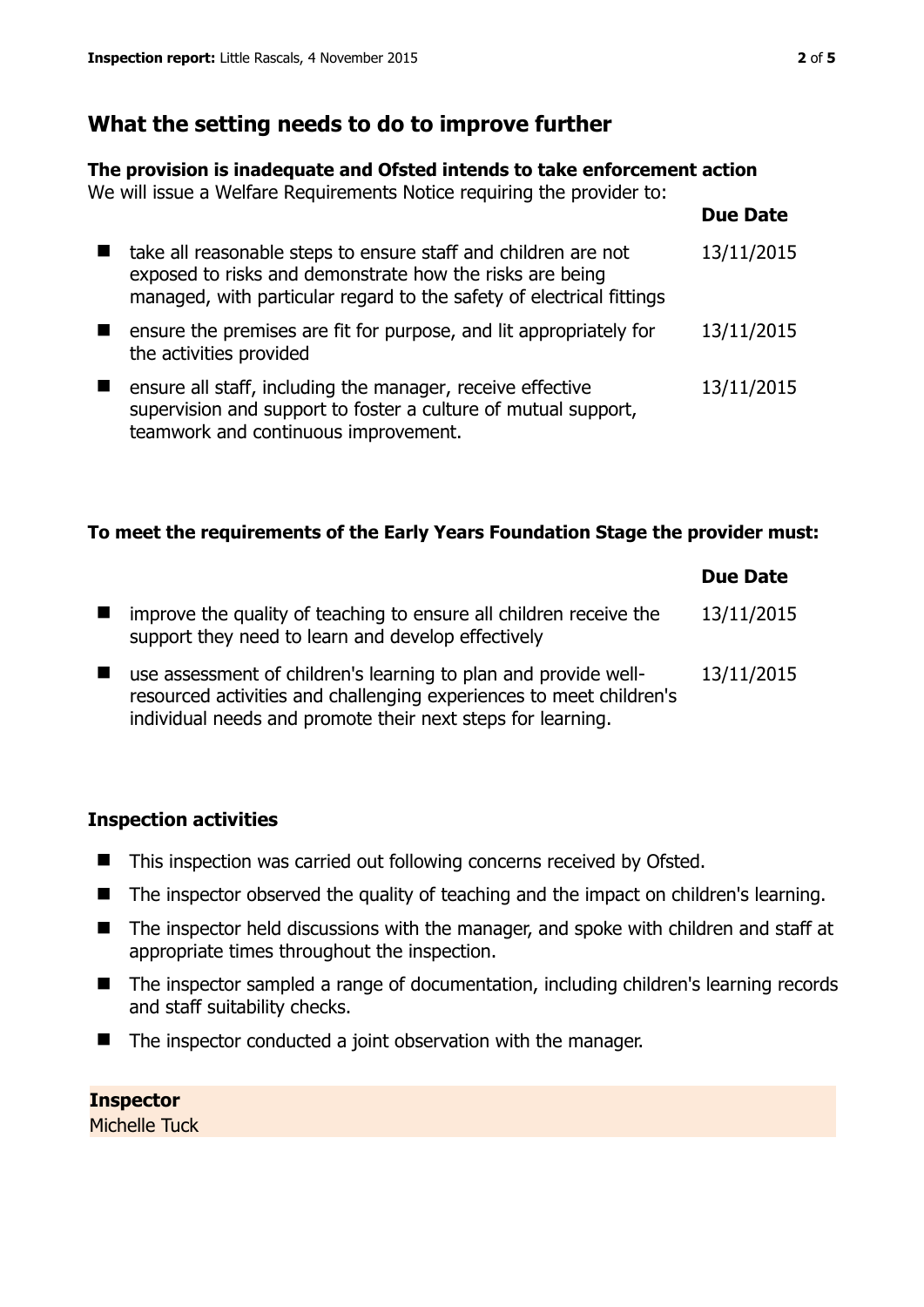## **Inspection findings**

#### **Effectiveness of the leadership and management is inadequate**

Safeguarding is not effective. This inspection was triggered following concerns received by Ofsted. The inspection found that the provider has not taken sufficient action to ensure that children are safe. Electrical sockets are broken and hang from the wall, and most of the light bulbs in the pre-school room do not work. Children's safety is significantly compromised in the dimly lit areas of the room. Staff have a suitable knowledge of child protection issues and procedures. The provider does not evaluate the provision to identify and tackle areas of weakness. The new manager has taken some steps to improve children's experiences and partnerships with parents and others. Parents say that they feel more informed about their children's learning, and better involved in the provision through opportunities to give their views. The manager is beginning to meet with staff to discuss their practice. However, she receives no support or guidance from the provider to improve the quality of the provision. Staff are qualified, but not all are skilled in providing good quality teaching.

#### **Quality of teaching, learning and assessment is inadequate**

This inspection also looked at concerns received by Ofsted about children's learning. Staff in the pre-school room do not use information from observations of children's learning to assess whether planned activities help children to learn. Although there is a good range of resources in the pre-school room, staff do not use these to best effect. For example, older children were eager to paint but could not develop their creative skills effectively because the materials they needed were not easily available. Staff in the pre-school room do not extend children's mathematical learning effectively, for example, how to count or compare amounts. Staff provide some activities which motivate children; for example, singing and learning to match letters to their sounds. Staff in the baby room support children's communication and language skills well. For example, staff repeat words and sounds to help children increase their vocabulary.

#### **Personal development, behaviour and welfare are inadequate**

Although staff identify hazards in the pre-school room, steps have not been taken to remove these hazards. This puts pre-school children's safety at risk. Staff support all children to behave well. Children learn how to share, take turns, and show concern and care for one another. Staff teach children about the importance of a healthy lifestyle, for example, how to choose which foods are good for them. Children gain confident physical skills during outdoor play.

#### **Outcomes for children are inadequate**

Outcomes for children vary significantly. Babies and younger children make good progress from their starting points. However, older children do not receive good levels of support or challenge and are not prepared for school.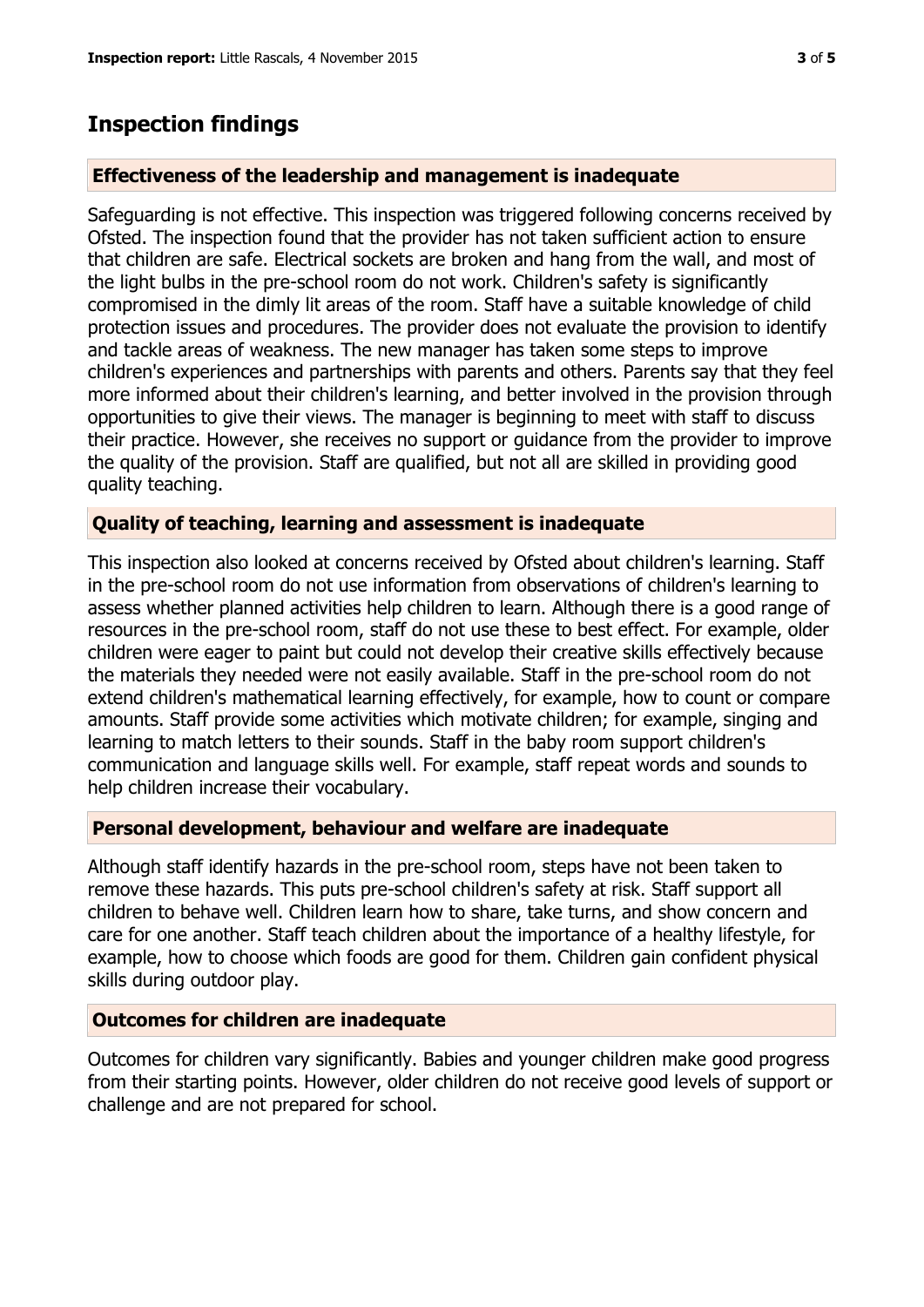## **Setting details**

| Unique reference number       | EY396254                            |
|-------------------------------|-------------------------------------|
| <b>Local authority</b>        | <b>Dorset</b>                       |
| <b>Inspection number</b>      | 1030967                             |
| <b>Type of provision</b>      | Full-time provision                 |
| Day care type                 | Childcare - Non-Domestic            |
| <b>Age range of children</b>  | $0 - 4$                             |
| <b>Total number of places</b> | 23                                  |
| Number of children on roll    | 24                                  |
| <b>Name of provider</b>       | Little Rascals Baby Nursery Limited |
| Date of previous inspection   | 31 October 2012                     |
| <b>Telephone number</b>       | 01202658385                         |

Little Rascals registered in 2009. It is located in Corfe Mullen, Dorset. The nursery is open each weekday from 8am to 6pm, all year round, apart from bank holidays and one week during the Christmas period. There are four staff, including the manager, who work directly with the children. All staff hold a relevant qualification at level 3. The nursery is in receipt of funding for free early years education for children aged two, three and four years.

This inspection was carried out by Ofsted under sections 49 and 50 of the Childcare Act 2006 on the quality and standards of provision that is registered on the Early Years Register. The registered person must ensure that this provision complies with the statutory framework for children's learning, development and care, known as the Early Years Foundation Stage.

Any complaints about the inspection or the report should be made following the procedures set out in the guidance 'Complaints procedure: raising concerns and making complaints about Ofsted', which is available from Ofsted's website: www.gov.uk/government/organisations/ofsted. If you would like Ofsted to send you a copy of the guidance, please telephone 0300 123 4234, or email enquiries@ofsted.gov.uk.